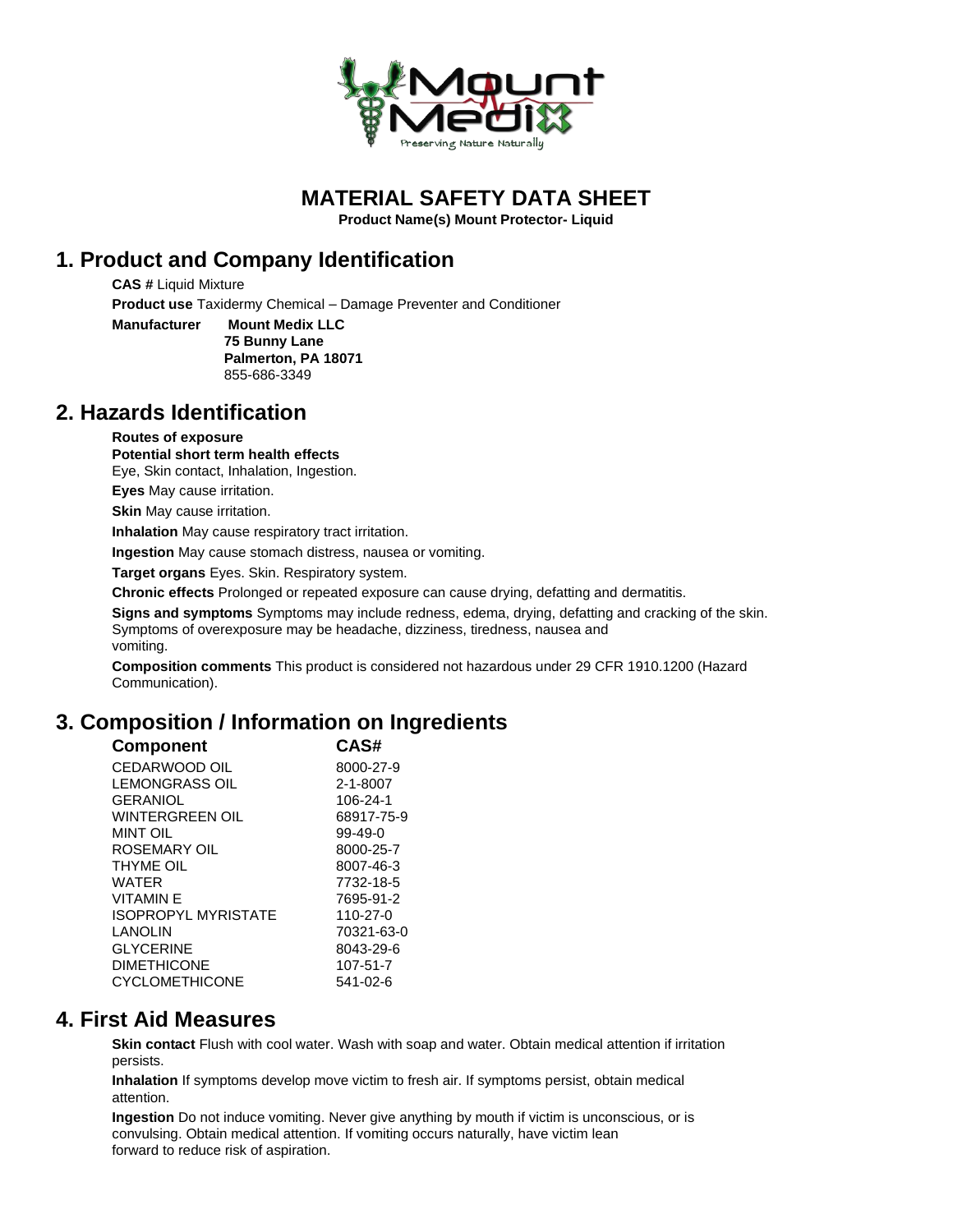**Notes to physician** Symptoms may be delayed.

**General advice** If you feel unwell, seek medical advice (show the label where possible). Ensure that medical personnel are aware of the material(s) involved, and take precautions to protect themselves. Keep out of reach of children.

**Flammable properties** Not flammable by OSHA criteria.

### **5. Fire Fighting Measures**

**Suitable extinguishing media Extinguishing media** Treat for surrounding material.

**Unsuitable extinguishing media** Not available

**Specific hazards arising from the chemical**

**Protection of firefighters** Not available

**Protective equipment for**

**firefighters**

Firefighters should wear full protective clothing including self contained breathing apparatus.

**Hazardous combustion products** None known.

**Sensitivity to mechanical impact Explosion data** Not available

**Sensitivity to static discharge** Not available

**Personal precautions** Keep unnecessary personnel away. Do not touch or walk through spilled material. Do not touch damaged containers or spilled material unless wearing appropriate protective clothing. Keep people away from and upwind of spill/leak.

#### **6. Accidental Release Measures**

**Methods for containment** Prevent entry into waterways, sewers, basements or confined areas.

**Methods for cleaning up** Before attempting clean up, refer to hazard data given above. Small spills may be absorbed,swept up and placed in suitable, covered, labelled

containers. Prevent large spills from entering sewers or waterways. Contact emergency

services and supplier for advice. Never return spills in original containers for re-use.

**Handling** Use good industrial hygiene practices in handling this material.

#### **7. Handling and Storage**

**Storage** Keep out of reach of children. Store in a closed container away from incompatible materials.

#### **8. Exposure Controls / Personal Protection**

**Engineering controls** General ventilation normally adequate.

**Eye / face protection**

**Personal protective equipment**

Wear safety glasses with side shields.

**Hand protection** Rubber gloves. Confirm with a reputable supplier first.

**Skin and body protection** As required by employer code.

**Respiratory protection** Where exposure guideline levels may be exceeded, use an approved NIOSH respirator.

**General hygiene considerations** Handle in accordance with good industrial hygiene and safety practice. When using do not eat or drink. Wash hands before breaks and immediately after handling the product.

**Appearance** Clear.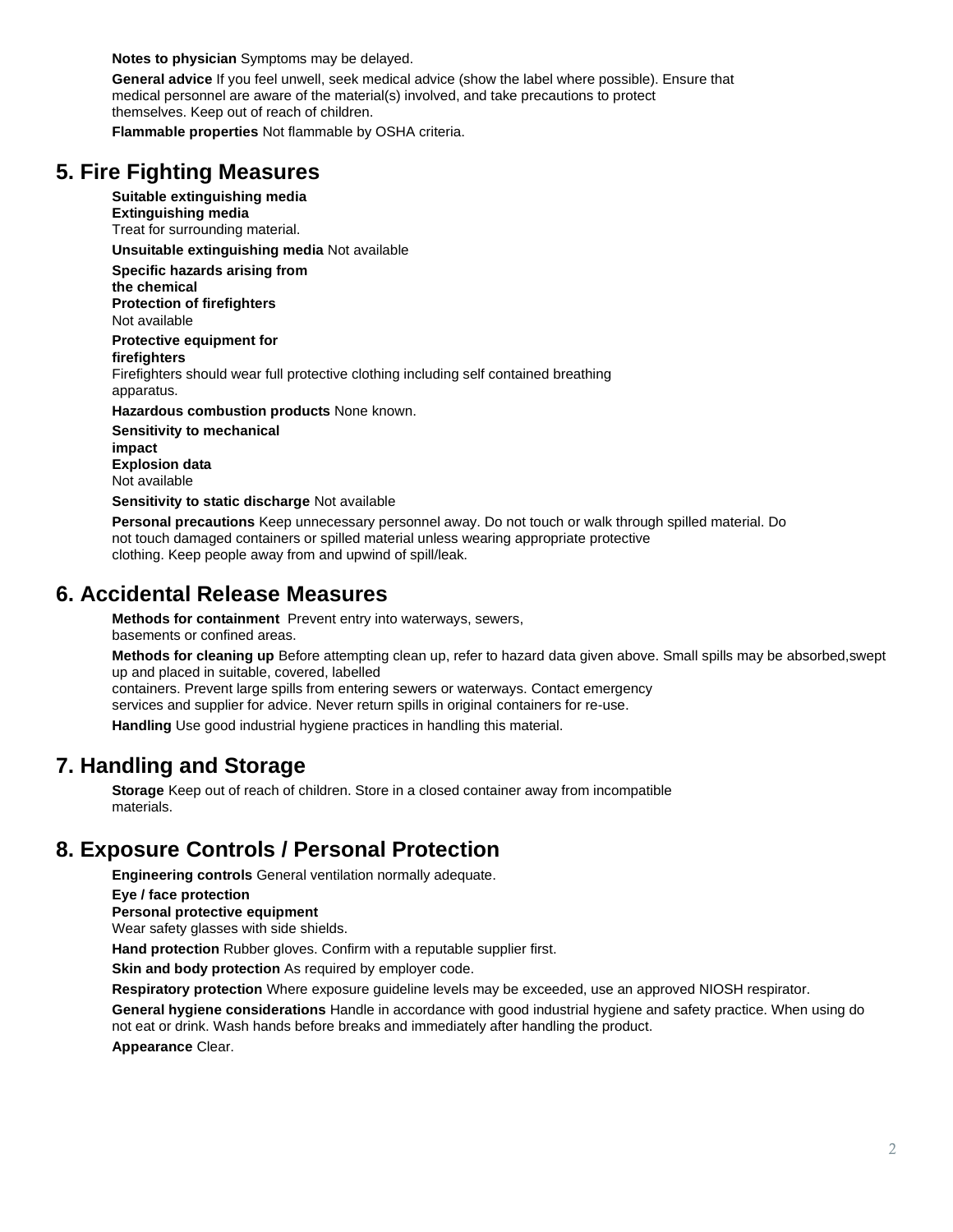# **9. Physical & Chemical Properties**

**Color Light**  Tan to brown **Form** Liquid **Odor Mild to Strong Fragrance Odor threshold** Not available **Physical state** Liquid **pH** Not available **Freezing point** Not available **Boiling point** Not available **Flash point** Not available **Evaporation rate** Not available **Flammability limits in air, lower, % by volume** Not available **Flammability limits in air, upper, % by volume** Not available **Vapor pressure** Not available **Vapor density** Not available **Specific gravity** Not available **Octanol/water coefficient** Not available **Auto -ignition temperature** Not available **Chemical stability** Stable under recommended storage conditions.

# **10. Chemical Stability & Reactivity Information**

**Conditions to avoid** Do not mix with other chemicals. **Incompatible materials** Oxidizers. **Hazardous decomposition products** None known. **Possibility of hazardous reactions** Hazardous polymerization does not occur.

# **11. Toxicological Information**

**Eye Effects of acute exposure** May cause irritation. **Skin** May cause irritation. **Inhalation** May cause respiratory tract irritation. **Ingestion** May cause stomach distress, nausea or vomiting. **Sensitization** Non Not available **Chronic effects** Not available. **Carcinogenicity** Non Not available. **Mutagenicity Not available Reproductive effects** Not available. **Teratogenicity Not available Ecotoxicity** Not available

# **12. Ecological Information**

**Environmental effects** Not available **Aquatic toxicity** Not available **Persistence / degradability** Not available **Bioaccumulation / accumulation** Not available **Partition coefficient** Not available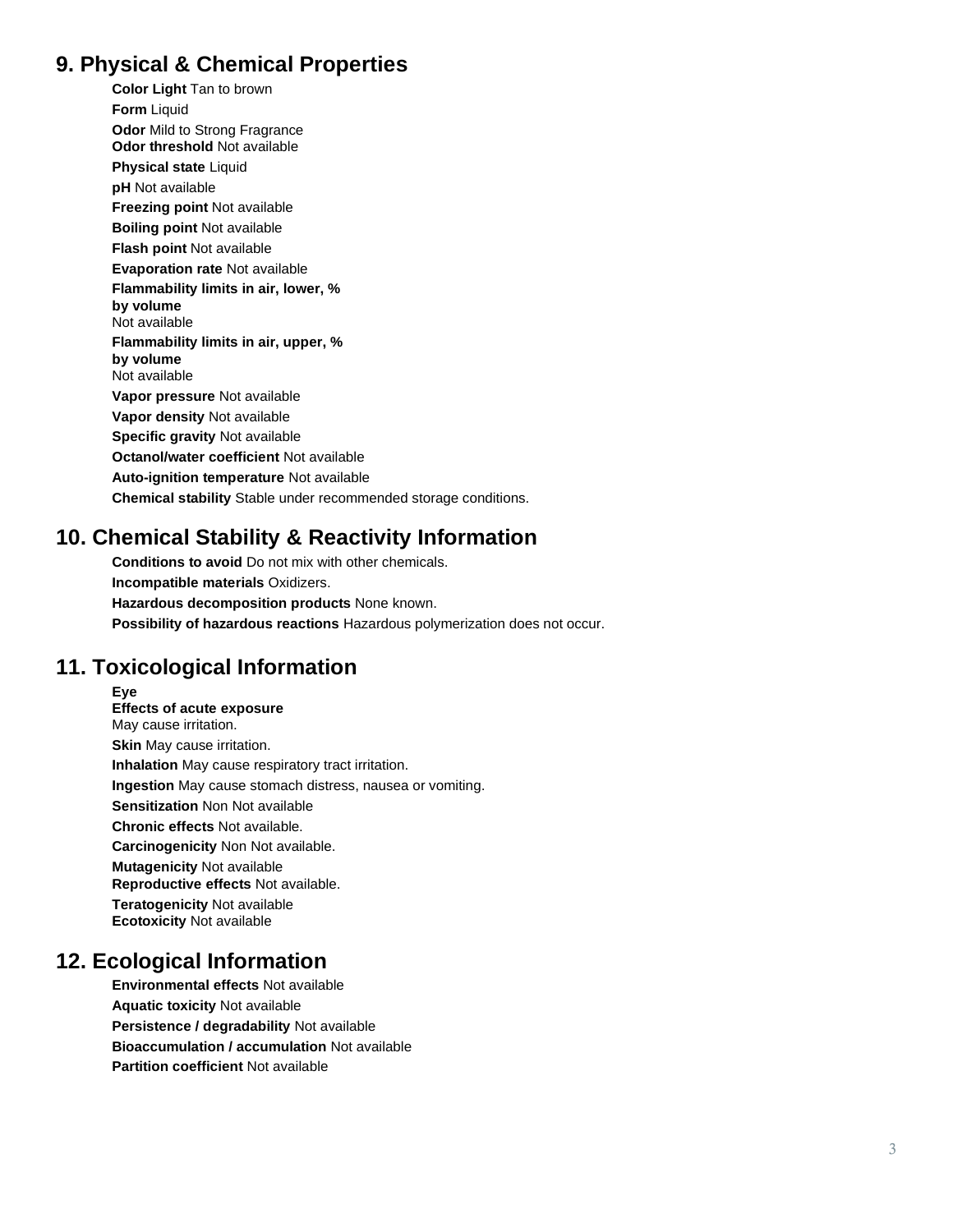**Mobility in environmental media** Not available **Chemical fate information** Not available **Waste codes** Not available

# **13. Disposal Considerations**

**Disposal instructions** Dispose in accordance with all applicable regulations.

**Waste from residues / unused products** Not available

**Contaminated packaging** Not available

**U.S. Department of Transportation (DOT)**

Not regulated as dangerous goods.

# **14. Transport Information**

**US Federal regulations** This product is not known to be a "Hazardous Chemical" as defined by the OSHA Hazard Communication Standard, 29 CFR 1910.1200. All components are on the U.S. EPA TSCA Inventory List.

# **15. Regulatory Information**

**29 CFR 1910.1200 hazardous**

**chemical Occupational Safety and Health Administration (OSHA)**

No

**CERCLA (Superfund) reportable quantity**

Not Available

**Hazard categories Superfund Amendments and Reauthorization Act of 1986 (SARA)**

Immediate Hazard - No

Delayed Hazard - No Fire Hazard - No Pressure Hazard - No

Reactivity Hazard - No

Section 302 extremely **hazardous substance**

No

**Section 311 hazardous chemical No** 

**Clean Air Act (CAA)** Not available

**Clean Water Act (CWA)** Not available

**State regulations** WARNING: This product contains a chemical known to the State of California to cause cancer.

**Inventory status**

#### **Inventory Country(s) or region name On inventory (yes/no)\***

Yes

A "Yes" indicates that all components of this product comply with the inventory requirements administered by the governing country(s) United States & Puerto Rico Toxic Substances Control Act (TSCA) Inventory

**Disclaimer** Information contained herein was obtained from sources considered technically accurate and reliable. While every effort has been made to ensure full disclosure of product hazards, in some cases data is not available and is so stated. Since conditions of actual product use are beyond control of the supplier, it is assumed that users of this material have been fully trained according to the requirements of all applicable legislation and regulatory instruments. No warranty, expressed or implied, is made and supplier will not be liable for any losses, injuries or consequential damages which may result from the use of or reliance on any information contained in this document.